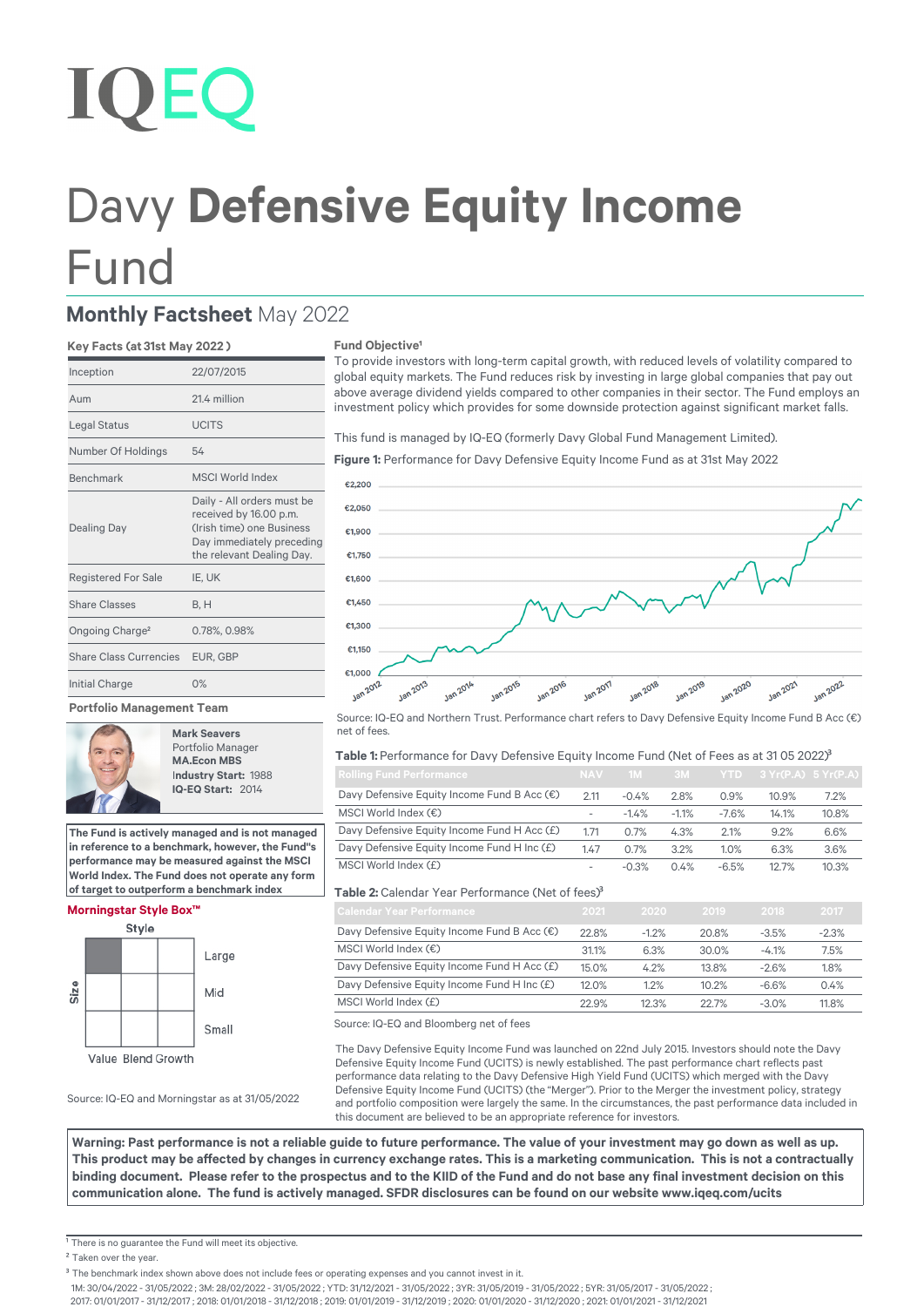Table 3 : Holdings<sup>4</sup>

#### **Figure 2:** Geographic Allocation (% Equity)<sup>4</sup>



| Asia Pacific ex-Japan     | 5.9%  |
|---------------------------|-------|
| <b>Europe ex-Eurozone</b> | 12.5% |
| <b>Eurozone</b>           | 16.2% |
| Japan                     | 1.9%  |
| <b>North America</b>      | 55.3% |
| UK                        | 8.2%  |

| <b>Top 10 Holdings</b>                | % Equity |
|---------------------------------------|----------|
| MICROSOFT CORP                        | 4.2      |
| JOHNSON & JOHNSON                     | 3.5      |
| <b>JPMORGAN CHASE &amp; CO</b>        | 3.2      |
| PROCTER & GAMBLE CO                   | 3.2      |
| <b>TAIWAN SEMICONDUCTOR MFG</b><br>CO | 3.2      |
| PFIZER INC                            | 3.0      |
| <b>CHEVRON CORP</b>                   | 2.9      |
| <b>MERCK &amp; CO</b>                 | 2.9      |
| <b>NESTLE SA/AG</b>                   | 2.8      |
| <b>WASTE MANAGEMENT INC</b>           | 26       |

#### **Figure 3:** Sector Allocation (% Equity)<sup>4</sup>



#### **Table 4:** Share Class Identifiers

| <b>Share Class</b>                          | Type         | /ISIN /      | <b>SEDOL</b> | <b>Inception Date</b> |
|---------------------------------------------|--------------|--------------|--------------|-----------------------|
| Davy Defensive Equity Income Fund B Acc (€) | Accumulating | IE00BX7RQ401 | BX7RQ40      | 22/07/2015            |
| Davy Defensive Equity Income Fund C Acc (€) | Accumulating | IE00BX7RQ518 | BX7RO51      | 22/07/2015            |
| Davy Defensive Equity Income Fund G Acc (£) | Accumulating | IE00BYT7DN33 | BYT7DN3      | 01/09/2015            |
| Davy Defensive Equity Income Fund H Acc (£) | Accumulating | IEOOBD8R7L34 | BD8R7L3      | 19/01/2016            |
| Davy Defensive Equity Income Fund H Inc (£) | Distributing | IEOOBD8R7M41 | BD8R7M4      | 19/01/2016            |
|                                             |              |              |              |                       |

Source: IQ-EQ and Bloomberg

Warning: Past performance is not a reliable quide to future performance. The value of your investment may go down as well as up. This product may be affected by changes in currency exchange rates. This is a marketing communication. This is not a contractually binding document. Please refer to the prospectus and to the KIID of the Fund and do not base any final investment decision on this communication alone. The fund is actively managed. SFDR disclosures can be found on our website www.iqeq.com/ucits

Weightings in holdings, geographic allocation and sector allocation are indicative only and may change subject to the discretion of the Fund Manager. Due to rounding, some totals may not equal 100%.

Please see Page 3 for further information.